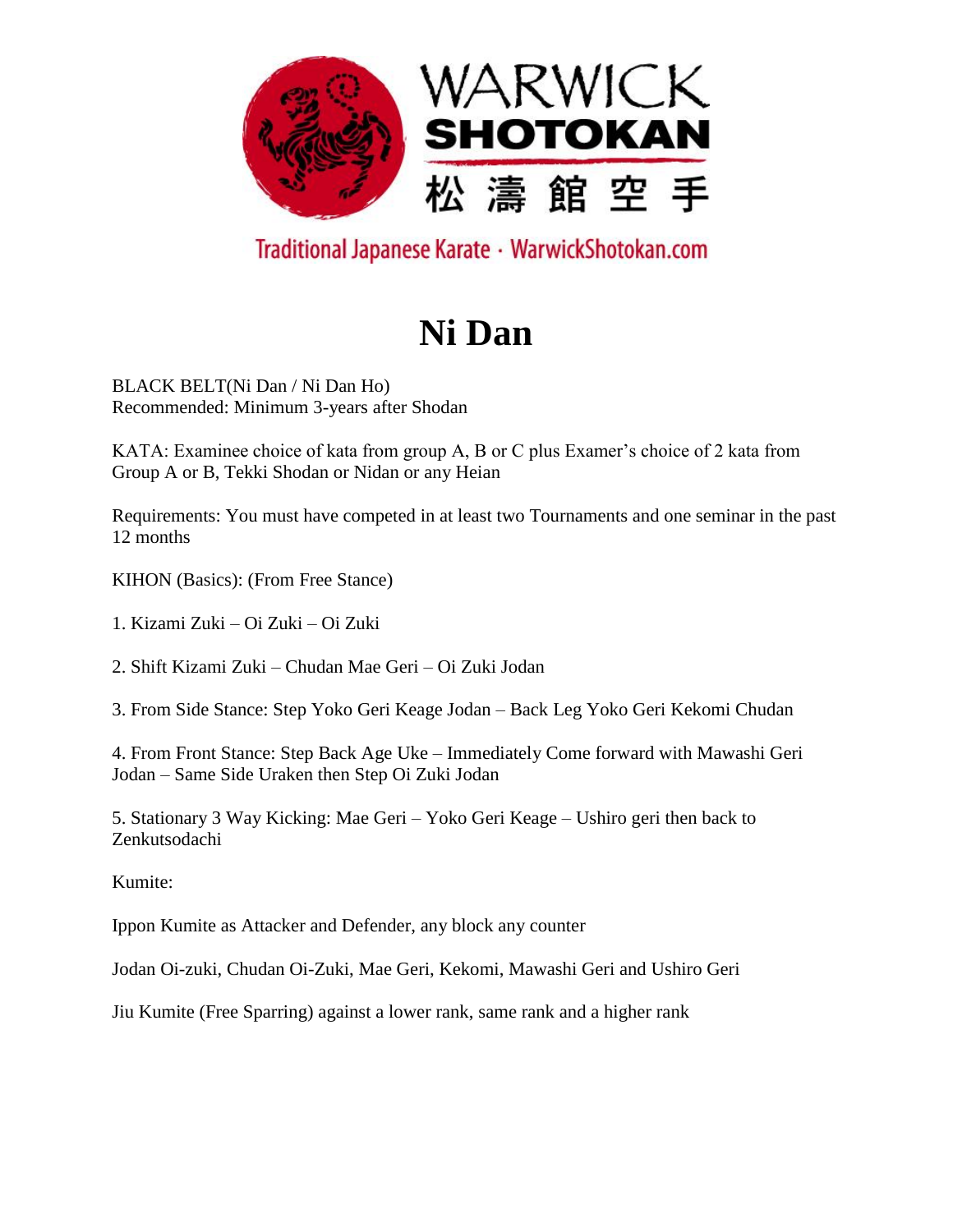

### **SHO DAN / Sho Dan Ho (youth) (FIRST RANK)**

Qualification: More than 6 months after receiving 1st kyu. Age 12 for "junior rank" ending on 17th birthday (or by special invitation). You must have competed in at least 2 Tournaments and 1 Seminar in the last 12 months

KATA: Primary- Bassai Dai plus Tekki Shodan and Heian Shodan

Secondary- all remaining Heian kata.

KIHON (Basics):

1) San bon zuki

2) Rising block, lead leg front kick, reverse punch

3) Outside block, change horse stance, elbow strike, backfist strike, open up to front stance reverse punch

4) Back stance, knifehand block, lead leg front kick, spearhand strike (back stance to front stance)

5) Lead leg front kick stomach, back leg front kick head

6) Lead leg round kick stomach, back leg round kick head

- 7) Side stance, stepping across side snap kick
- 8) Side stance, stepping across side thrust kick
- 9) Side stance, stepping across hook kick

10) Combination: lead leg round kick, back leg side thrust kick, reverse punch

11) Combination: back leg round kick, cross over step same leg side thrust kick, step in reverse punch

12) Combination: Lead leg front kick, back leg hook kick, step in reverse punch

13) Three consecutive c-step front punches

14) Stepping back 3 times, inside block, lead leg front kick, kizami zuki – gyaku zuki

15) From stationary front stance: back leg front kick, same leg side snap kick, step back into

front stance, back kick

16) Pen Drill

Kumite: Ippon Kumite as Attacker and Defender, any block any counter Jodan Oi-zuki, Chudan Oi-Zuki, Mae Geri, Kekomi, Mawashi Geri and Ushiro Geri Jiu Kumite (Free Sparring) against a lower rank, same rank and a higher rank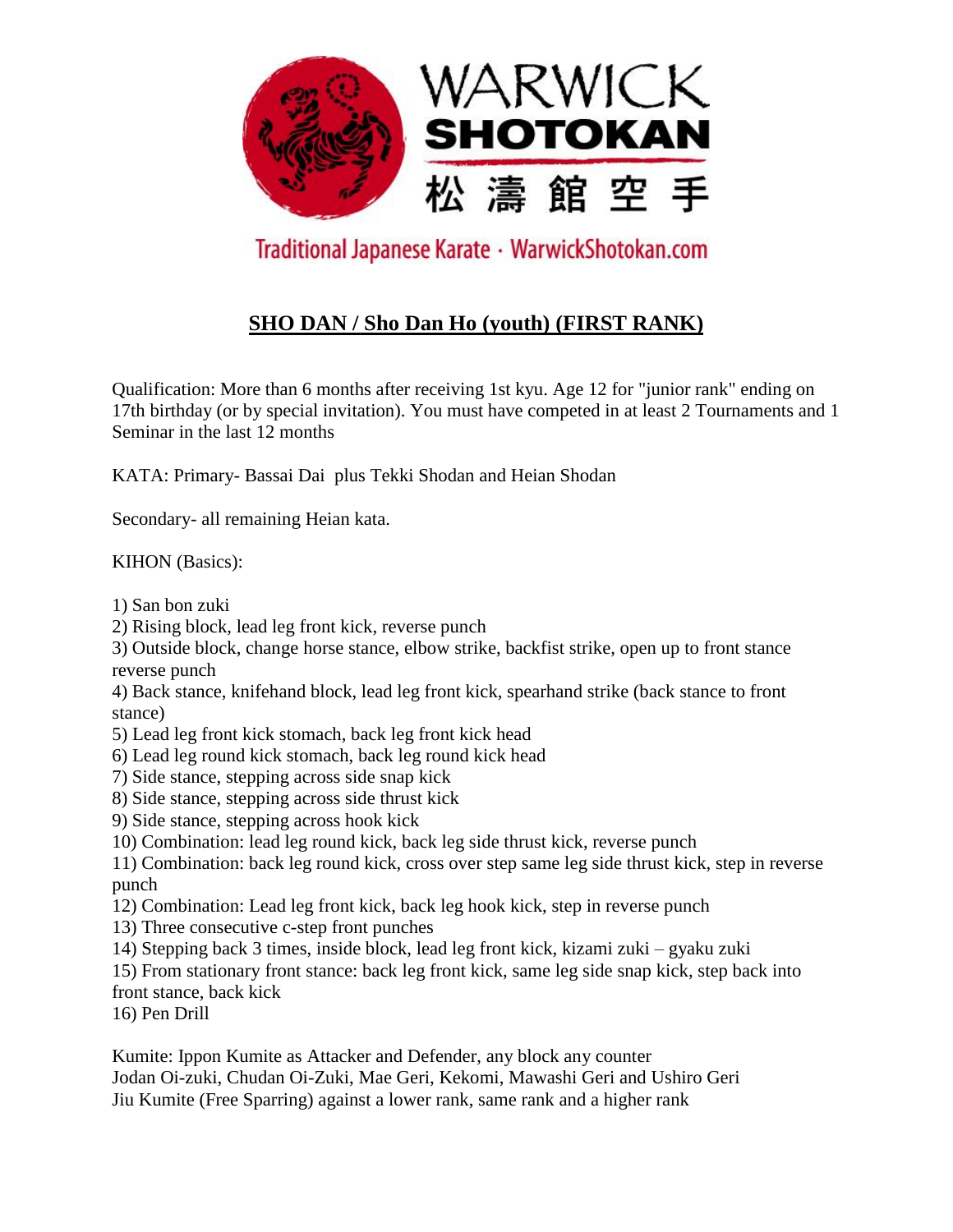

### **YOUTH CAND. BLACK BELT (youth)**

KATA: Primary- Empi, Tekki Shodan and Heian Shodan Secondary- KanKu Dai, Bassai Dai and all remaining Heian kata.

KIHON (Basics):

1) San bon zuki

2) Rising block, lead leg front kick, reverse punch

3) Outside block, change horse stance, elbow strike, backfist strike, open up to front stance reverse punch

4) Back stance, knifehand block, lead leg front kick, spearhand strike (back stance to front stance)

- 5) Lead leg front kick stomach, back leg front kick head
- 6) Lead leg round kick stomach, back leg round kick head
- 7) Side stance, stepping across side snap kick
- 8) Side stance, stepping across side thrust kick
- 9) Side stance, stepping across hook kick
- 10) Combination: lead leg round kick, back leg side thrust kick, reverse punch

11) Combination: back leg round kick, cross over step same leg side thrust kick, step in reverse punch

- 12) Combination: Lead leg front kick, back leg hook kick, step in reverse punch
- 13) Three consecutive c-step front punches
- 14) Stepping back 3 times, inside block, lead leg front kick, kizami zuki gyaku zuki
- 15) From stationary front stance: back leg front kick, same leg side snap kick, step back into front stance, back kick

16) Pen Drill

Kumite:

Ippon Kumite as Attacker and Defender, any block any counter

Jodan Oi-zuki, Chudan Oi-Zuki, Mae Geri, Kekomi, Mawashi Geri and Ushiro Geri Jiu Kumite (Free Sparring) against a lower rank, same rank and a higher rank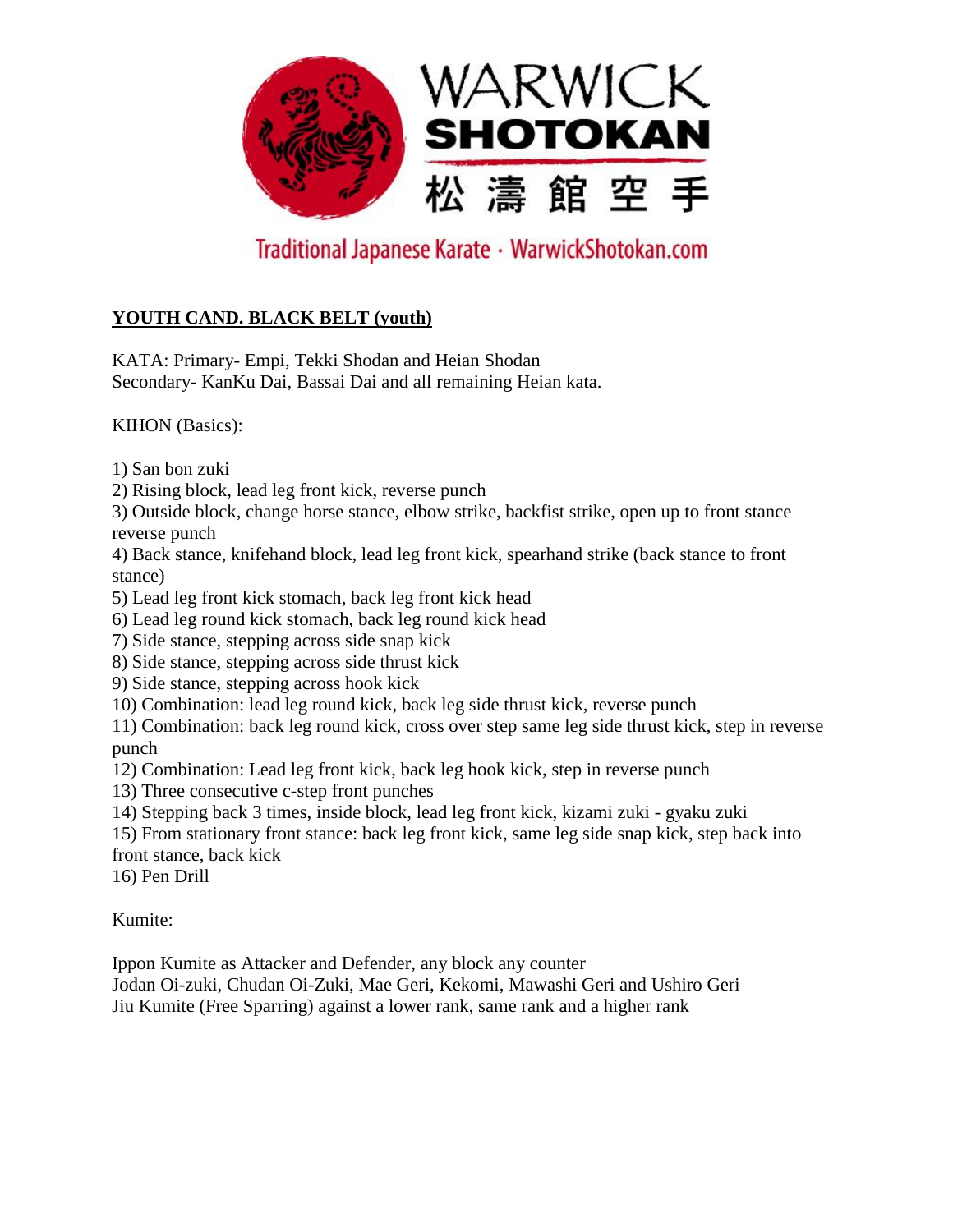

### **Brown 1st Kyu**

KATA: Bassai Dai plus Examiner's choice of Tekki Shodan and any Heian

Requirements: You must have competed in at least two Tournaments and one seminar in the past 12 months

KIHON (BASICS): Examiners count:

1) From front stance, step in punch, once face, twice stomach.

2) Stepping back, rising block, reverse punch.

3) Stepping forward, outside forearm block, shift to side stance, elbow strike, back-fist strike.

4) Stepping back, back stance, knife-hand block, front leg front kick, spear-hand to solar plexus while landing in front stance.

5) Moving forward, double front snap kick (start with front leg), stomach level, face level. \*Turn into front stance.

6) Moving forward, lead leg round kick stomach level, back leg round kick face level.

\*Turn into side stance.

7) Stepping across, side snap kick-change direction-repeat.

8) Change direction, stepping across, side thrust kick-change direction-repeat.

9) Change direction, stepping across, reverse-round kick-change direction-repeat.

10) Combination: From front stance, (back leg) round-house kick, (back leg) side thrust kick, reverse punch.

11) Combination: From front stance, lead leg round-house kick, cross-over step, same leg side thrust kick, step in reverse punch.

12) Combination: From front stance, lead leg front kick, back leg reverse round-house kick, step in reverse punch.

13) From stationary front stance, back leg front kick, same leg side snap kick, step back into a front stance, back kick.

14) From front stance, reverse punch (using maximum speed and power) as closely as possible towards a stationary object without making contact.

Kumite:

Ippon Kumite as Attacker and Defender, any block any counter Jodan Oi-zuki, Chudan Oi-Zuki, Mae Geri, Kekomi, Mawashi Geri and Ushiro Geri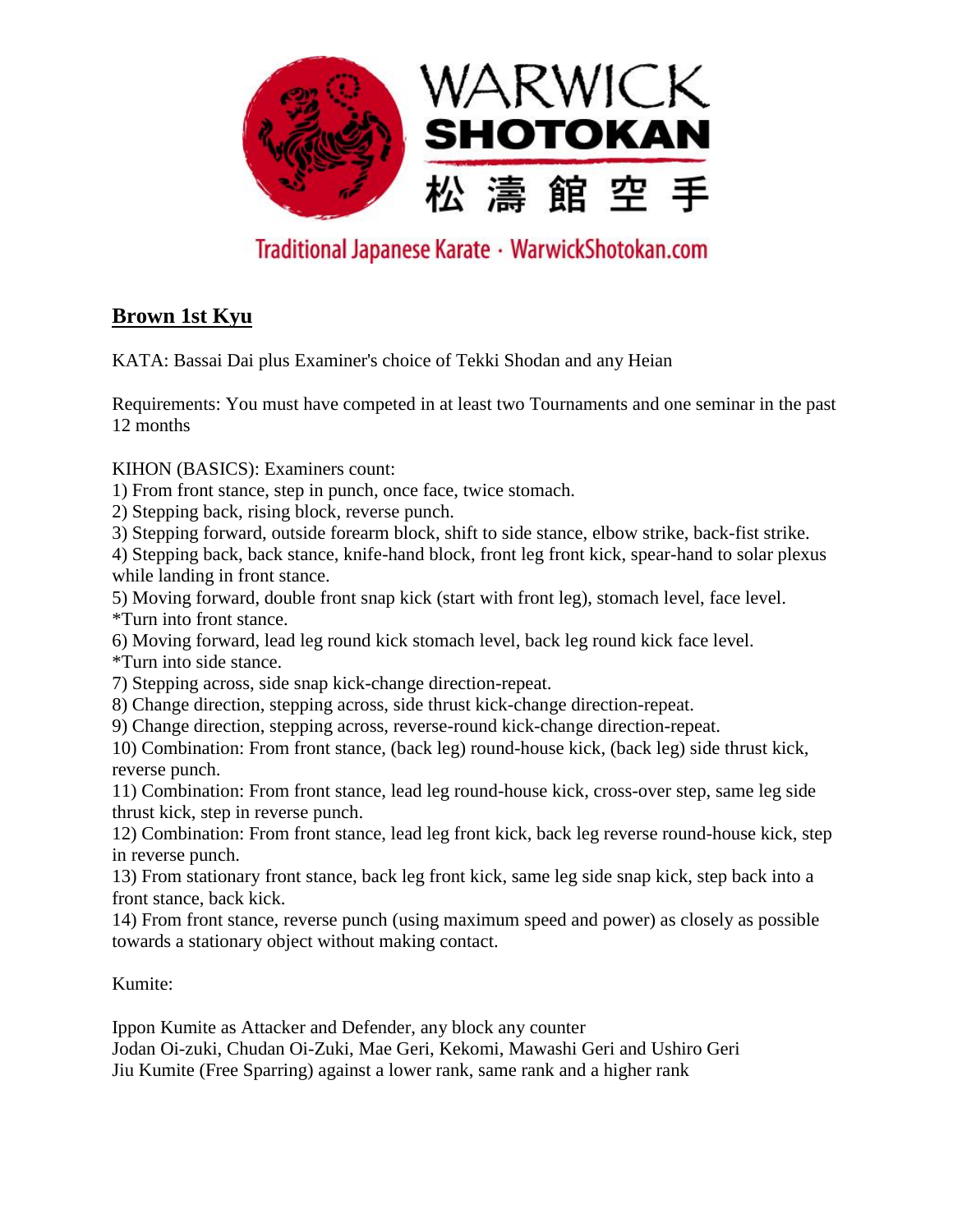

### **2 KYU: BROWN BELT-BLACK 2 STRIPES**

KATA: Bassai Dai plus Examiner's choice of Tekki Shodan and any Heian

Requirements: You must have competed in at least two Tournaments and one seminar in the past 12 months

KIHON (BASICS): Examiners count:

1) From front stance, step in punch, once face, twice stomach.

2) Stepping back, rising block, reverse punch.

3) Stepping forward, outside forearm block, shift to side stance, elbow strike, back-fist strike.

4) Stepping back, back stance, knife-hand block, front leg front kick, spear-hand to solar plexus while landing in front stance.

5) Moving forward, double front snap kick (start with front leg), stomach level, face level. \*Turn into front stance.

6) Moving forward, lead leg round kick stomach level, back leg round kick face level.

\*Turn into side stance.

7) Stepping across, side snap kick-change direction-repeat.

8) Change direction, stepping across, side thrust kick-change direction-repeat.

9) Change direction, stepping across, reverse-round kick-change direction-repeat.

10) Combination: From front stance, (back leg) round-house kick, (back leg) side thrust kick, reverse punch.

11) Combination: From front stance, back leg round-house kick, cross-over step, same leg side thrust kick, step in reverse punch.

12) Combination: From front stance, lead leg front kick, back leg reverse round-house kick, step in reverse punch.

13) From stationary front stance, back leg front kick, same leg side snap kick, step back into a front stance, back kick.

14) From front stance, reverse punch (using maximum speed and power) as closely as possible towards a stationary object without making contact.

Kumite:

Ippon Kumite as Attacker and Defender, any block any counter Jodan Oi-zuki, Chudan Oi-Zuki, Mae Geri, Kekomi, Mawashi Geri and Ushiro Geri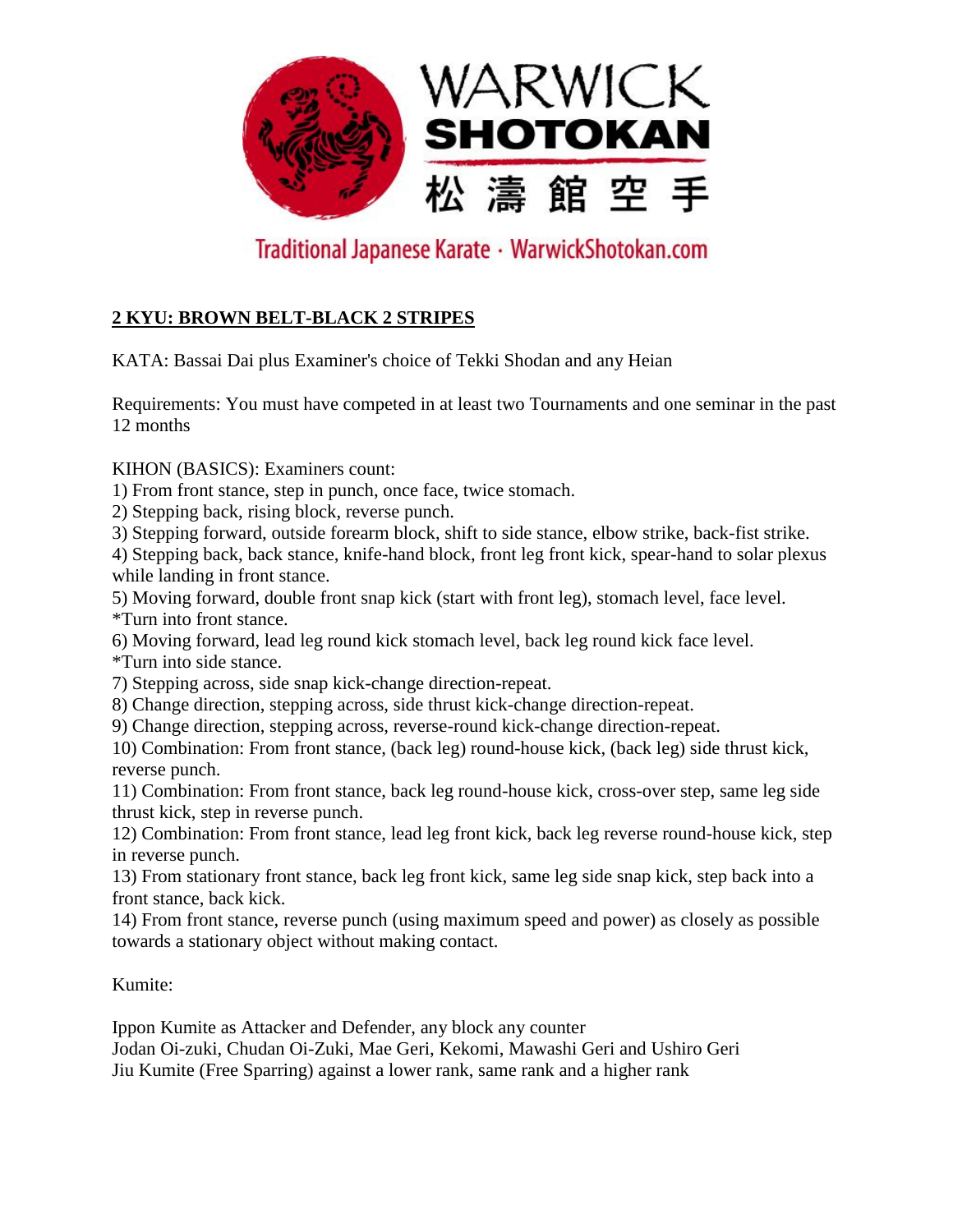

### **3 KYU: BROWN BELT**

KATA: Tekki Shodan Plus all Heian Kata

Requirements: You must have competed in at least two Tournaments in the past 12 months

KIHON (BASICS): Examiners count:

1) From front stance, step in punch, once face, twice stomach.

2) Stepping back, rising block, reverse punch.

3) Stepping forward, outside forearm block, shift to side stance, elbow strike, back-fist strike.

4) Stepping back, back stance, knife-hand block, front leg front kick, spear-hand to solar plexus while landing in front stance.

5) Moving forward, double front snap kick (start with front leg), stomach level, face level. \*Turn into front stance.

6) Moving forward, lead leg round kick stomach level, back leg round kick face level. \*Turn into side stance.

7) Stepping across, side snap kick-change direction-repeat.

8) Change direction, stepping across, side thrust kick-change direction-repeat.

9) Change direction, stepping across, reverse-round kick-change direction-repeat.

10) Combination: From front stance, (back leg) round-house kick, (back leg) side thrust kick, reverse punch.

11) Combination: From front stance, back leg round-house kick, cross-over step, same leg side thrust kick, step in reverse punch.

12) Combination: From front stance, lead leg front kick, back leg reverse round-house kick, step in reverse punch.

13) From stationary front stance, back leg front kick, same leg side snap kick, step back into a front stance, back kick.

14) From front stance, reverse punch (using maximum speed and power) as closely as possible towards a stationary object without making contact.

Kumite:

Ippon Kumite as Attacker and Defender, any block any counter

Jodan Oi-zuki, Chudan Oi-Zuki, Mae Geri, Kekomi, Mawashi Geri and Ushiro Geri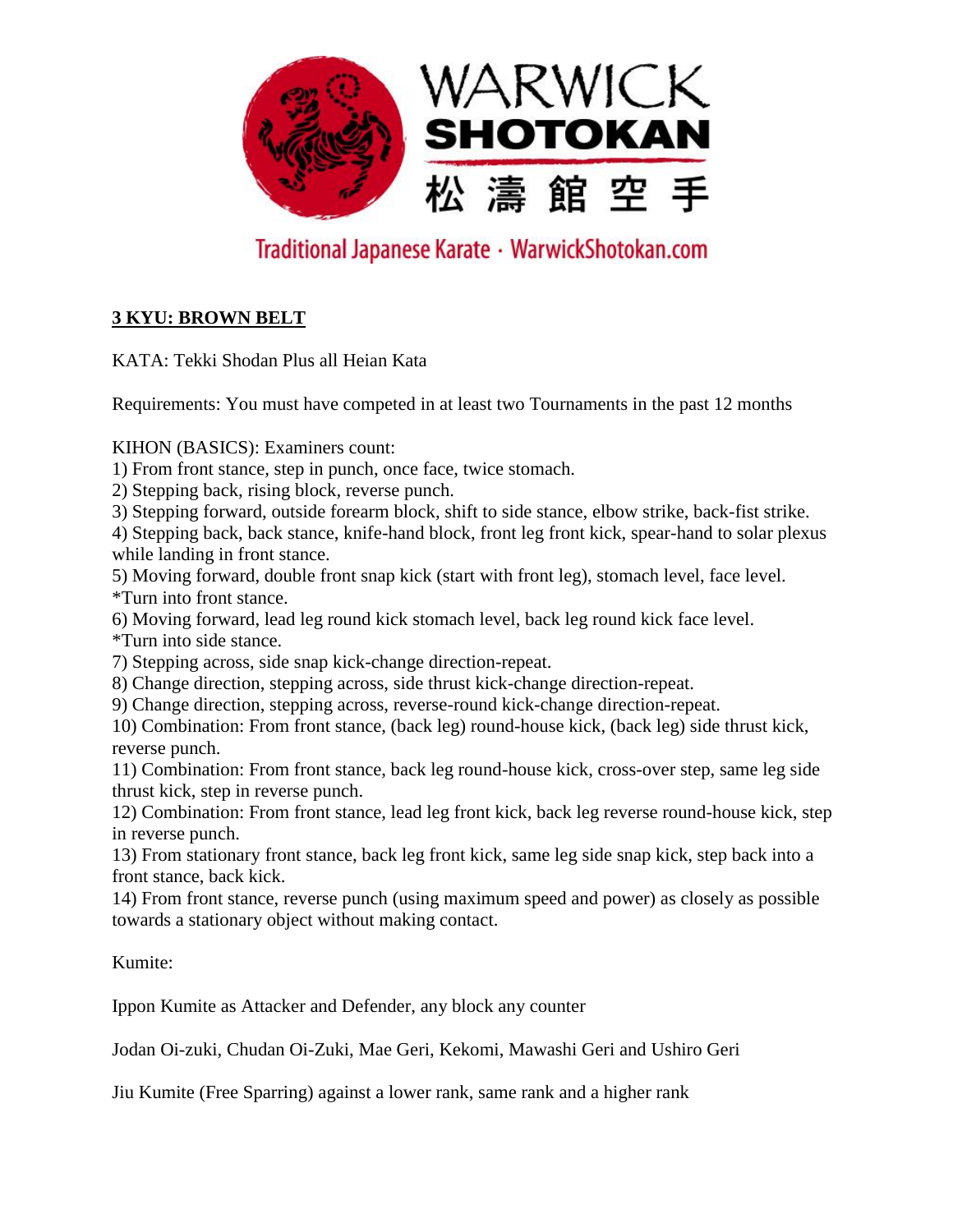

### **4 KYU: CANDIDATE BROWN BELT (youth)**

KATA: Tekki Shodan Plus Examiner's choice of 2 Heian kata

KIHON (BASICS): Examiners count:

1) From front stance, step in punch, once face, twice stomach.

2) Stepping back, rising block, reverse punch.

3) Stepping forward, outside forearm block, shift to side stance, elbow attack, backfist strike.

4) Stepping back, back stance, knife-hand block, front leg front kick, spearhand to solar plexus while landing in front stance.

5) Moving forward, lead leg front kick stomach level, back leg front kick face level.

6) Moving forward, lead leg round kick stomach level, back leg round kick face level.

\*Turn into side stance.

7) Stepping across, side snap kick-change direction-repeat.

8) Change direction, stepping across, side thrust kick-change direction-repeat.

9) Stepping across, reverse round-house kick, face level.

10) Combination: From front stance, (back leg) round-house kick, (back leg) side thrust kick, reverse punch.

11) From stationary front stance, back leg front kick, same leg side kick, step back into front stance, back kick.

KUMITE (BASIC SPARRING):

Examiners Count Offense (start from front stance). \*Step in punch, face level. \*Step in punch, stomach level. \*Front snap kick, stomach level. \*Side thrust kick \*Round kick \*Back kick. Defense (start from open natural stance): Any block, any counter. Switch roles of offense and defense.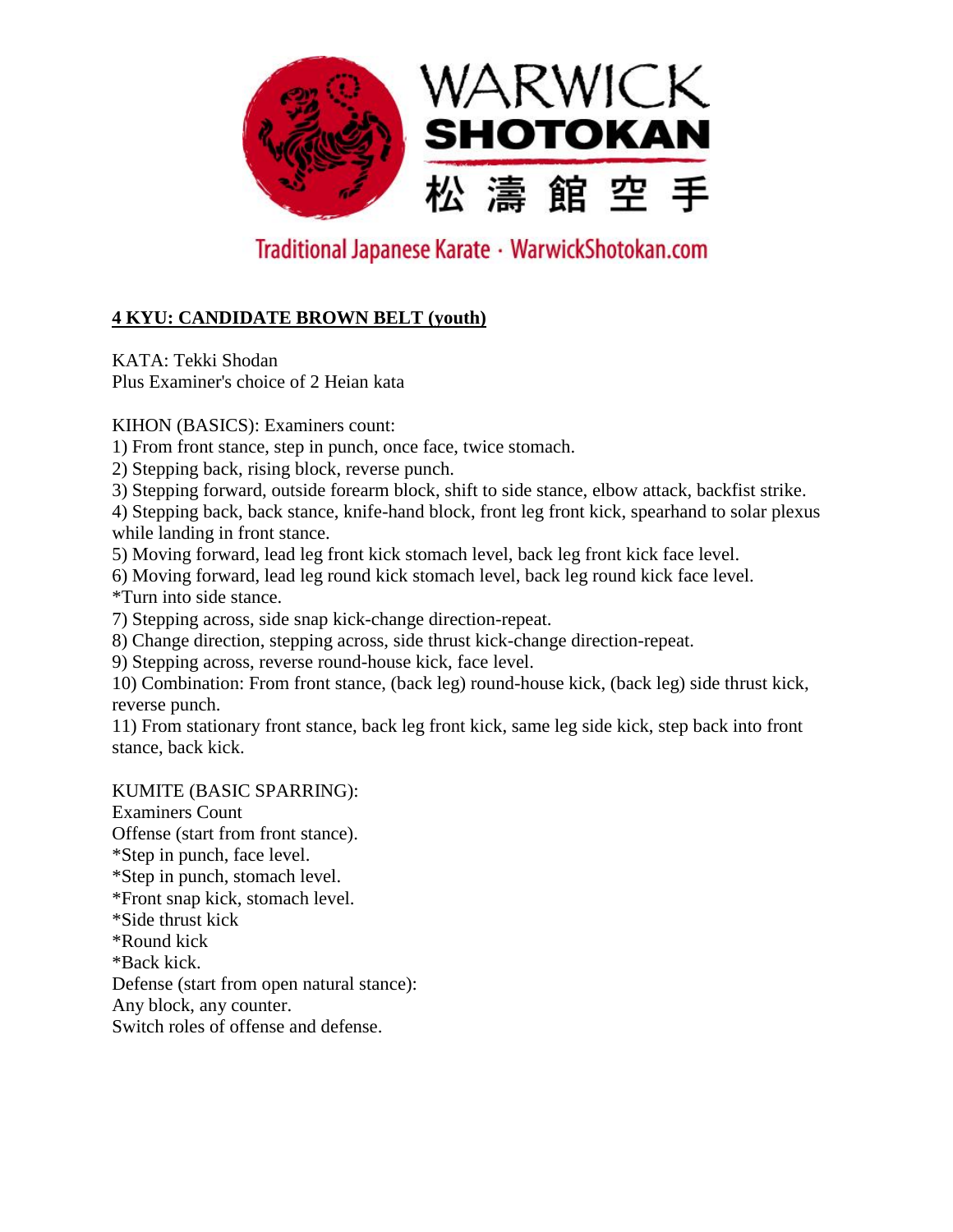

### **4 KYU: PURPLE BELT**

KATA: Heian Godan plus Examiner's choice of 2 kata from Heian 1, 2 , 3 or 4

Requirements: You must have competed in at least two Tournaments in the past 12 months

KIHON (BASICS): Examiners count:

1) From front stance, step in punch, once face, twice stomach.

2) Stepping back, rising block, reverse punch.

3) Stepping forward, outside forearm block, shift to side stance, elbow attack, backfist strike.

4) Stepping back, back stance, knife-hand block, front leg front kick, spearhand to solar plexus. (back stance to front stance)

\*Change to front stance.

5) Moving forward, lead leg front kick stomach level, back leg front kick face level.

\*Turn into front stance.

6) Moving forward, lead leg round-house kick stomach level, back leg round-house kickface level.

\*Turn into side stance.

7) Stepping across, side snap kick-change direction, repeat.

8) Change direction, stepping across, side thrust kick-change direction, repeat.

9) Change direction, stepping across, reverse round-house kick-change direction, repeat.

10) Combination: From front stance, (back leg) front snap kick, (back leg) side thrust kick, reverse punch.

11) 2-Way kicking, front kick-side snap kick.

KUMITE (BASIC SPARRING): No Count: Offense (start from front stance). \*Step in punch, face level. \*Step in punch, stomach level. \*Front snap kick, stomach level. \*Side thrust kick. Defense side (start from open natural stance): Any block, any counter.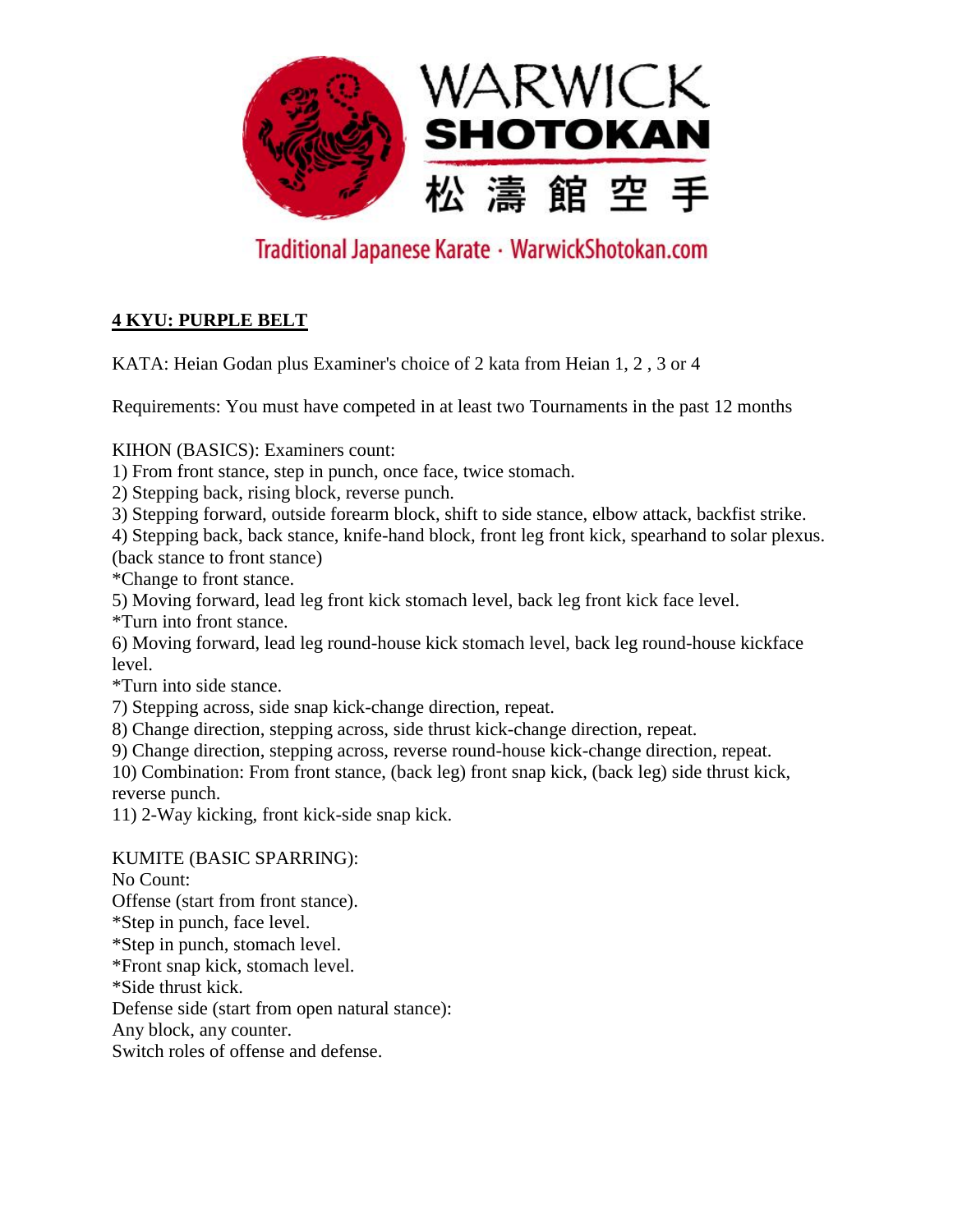

### **5 KYU: CANDIDATE PURPLE BELT (youth)**

KATA: Heian Godan (perform to the first kiai) plus Examiner's choice of 2 kata from Heian 1, 2 , 3 or 4

KIHON (BASICS): Examiners count:

- 1) From front stance, step in punch, once face, twice stomach.
- 2) Stepping back, rising block, reverse punch.
- 3) Stepping forward, outside forearm block, shift to side stance, elbow attack, backfist strike.

4) Stepping back, back stance, knife-hand block, front leg front kick, spearhand to solar plexus. \*Change to front stance.

- 5) Moving forward, double front snap kick, stomach level, face level.
- \*Turn into front stance.
- 6) Moving forward, double round-house kick, stomach level, face level.
- \*Turn into side stance.
- 7) Stepping across, side snap kick-change direction, repeat.
- 8) Change direction, stepping across, side thrust kick-change direction, repeat.
- 9) Change direction, stepping across, reverse round-house kick-change direction, repeat.

KUMITE (BASIC SPARRING):

No Count: Offense (start from front stance). \*Step in punch, face level. \*Step in punch, stomach level. \*Front snap kick, stomach level. \*Side thrust kick. Defense side (start from open natural stance): Any block, any counter. Switch roles of offense and defense.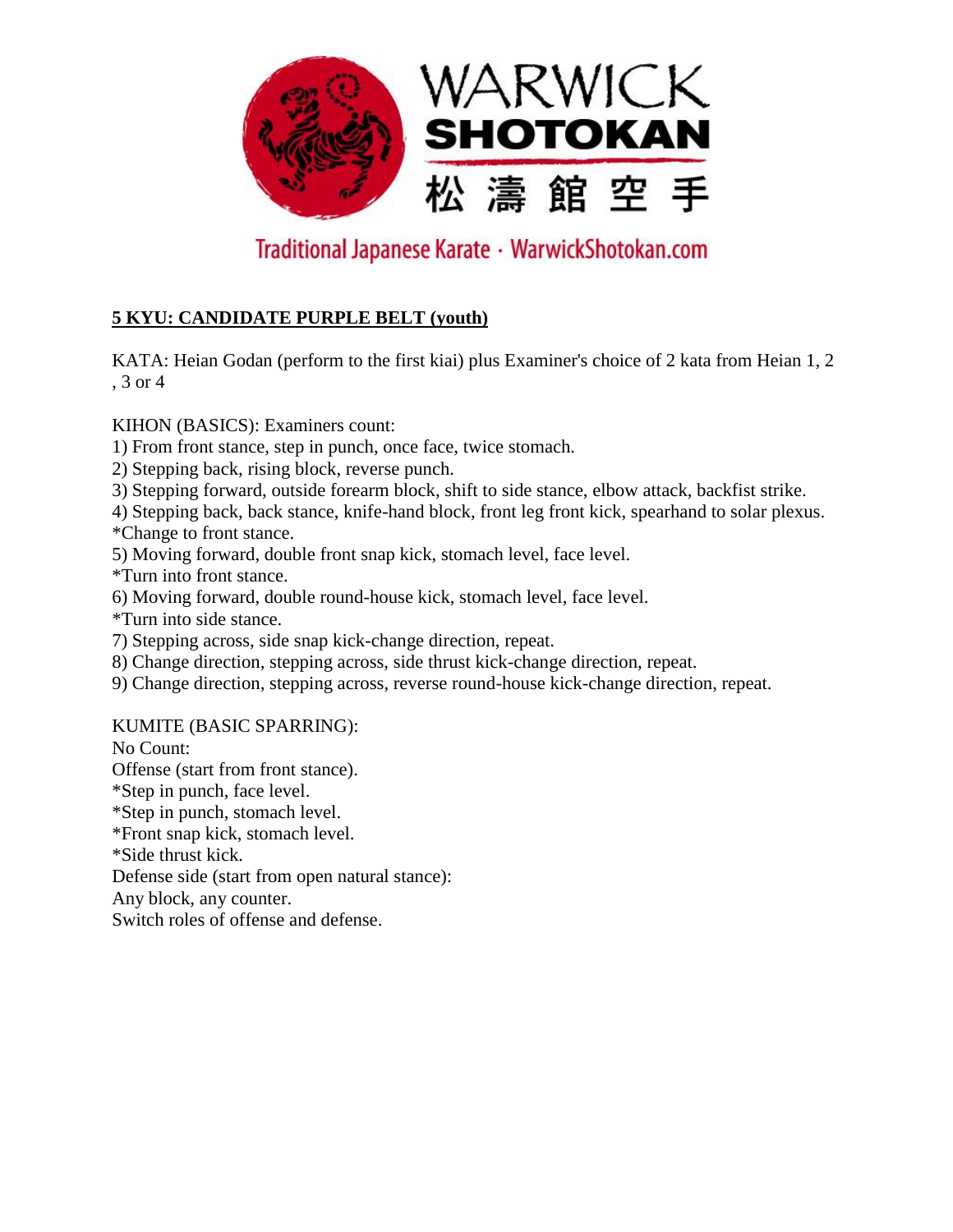

### **5 KYU: BLUE BELT**

KATA: Heian Yondan plus Examiner's choice of Heian 1, 2 or 3

Requirements: You must have competed in at least two Tournaments in the past 12 months

KIHON (BASICS): Examiners count:

1) From front stance, step in punch, once face, twice stomach.

2) Stepping back, rising block, reverse punch.

3) Stepping forward, outside forearm block, shift to side stance, elbow attack.

4) Stepping back, back stance, knife-hand block, front leg front kick.

\*Change to front stance.

5) Moving forward, lead leg front snap kick stomach level, back leg front kick face level. \*Turn to front stance.

6) Moving forward, lead leg round kick stomach level, back leg round kick face level. \*Turn into side stance.

7) Stepping across, side snap kick-change direction, repeat.

8) Stepping across, side thrust kick-change direction, repeat.

9) Stepping across, hook kick-change direction, repeat.

10) Combination: From front stance, (back leg) front snap kick, (back leg) round-house kick, reverse punch.

KUMITE (BASIC SPARRING):

Examiners Count: Offense (start from front stance). \*Step in punch, face level. \*Step in punch, stomach level. \*Front snap kick, stomach level. \*Side thrust kick, stomach level. Defense side (start from open natural stance): \*Rising block, reverse punch. \*Outside forearm block, reverse punch. \*Down block, reverse punch. \*Outside forearm block, reverse punch.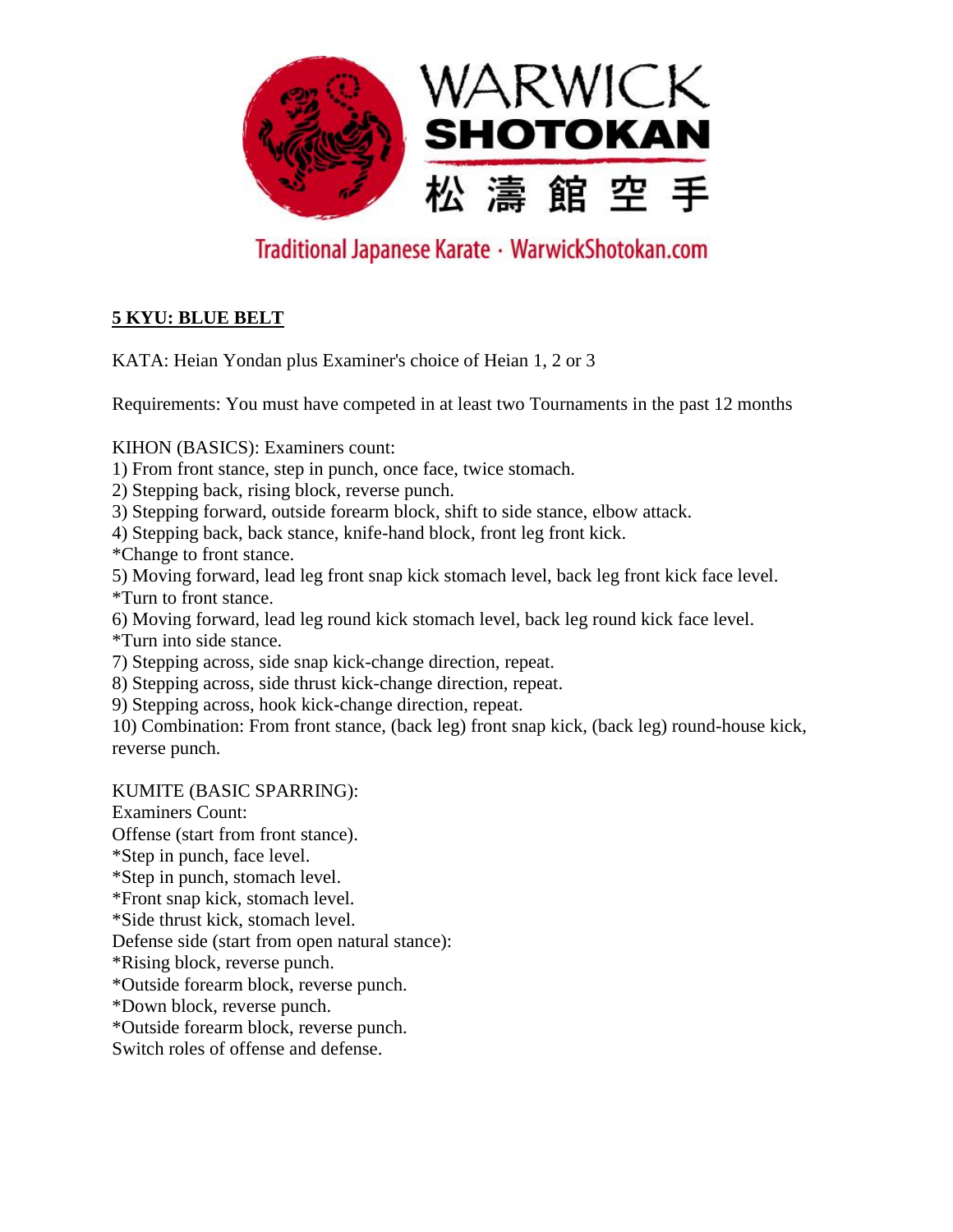

### **6 KYU: CANDIDATE BLUE BELT (youth)**

KATA: Heian Yondan (perform to the first kiai) plus Examiner's choice of Heian 1, 2 or 3

KIHON (BASICS): Examiners count:

1) From front stance, step in punch, once face, twice stomach.

- 2) Stepping back, rising block, reverse punch.
- 3) Stepping forward, outside forearm block, shift to side stance, elbow attack.

4) Stepping back, back stance, knife-hand block, front leg front kick.

\*Change to front stance.

5) Moving forward, lead leg front snap kick stomach level, back leg front kick face level. \*Turn to front stance.

6) Moving forward, lead leg round kick stomach level, back leg round kick face level. \*Turn into side stance.

7) Stepping across, side snap kick-change direction, repeat.

8) Stepping across, side thrust kick-change direction, repeat.

9) Stepping across, reverse round-house kick-change direction, repeat.

#### KUMITE (BASIC SPARRING):

Examiners Count:

Offense (start from front stance).

\*Step in punch, face level.

\*Step in punch, stomach level.

\*Front snap kick, stomach level.

\*Side thrust kick, stomach level.

Defense side (start from open natural stance):

\*Rising block, reverse punch.

\*Outside forearm block, reverse punch.

\*Down block, reverse punch.

\*Outside forearm block, reverse punch.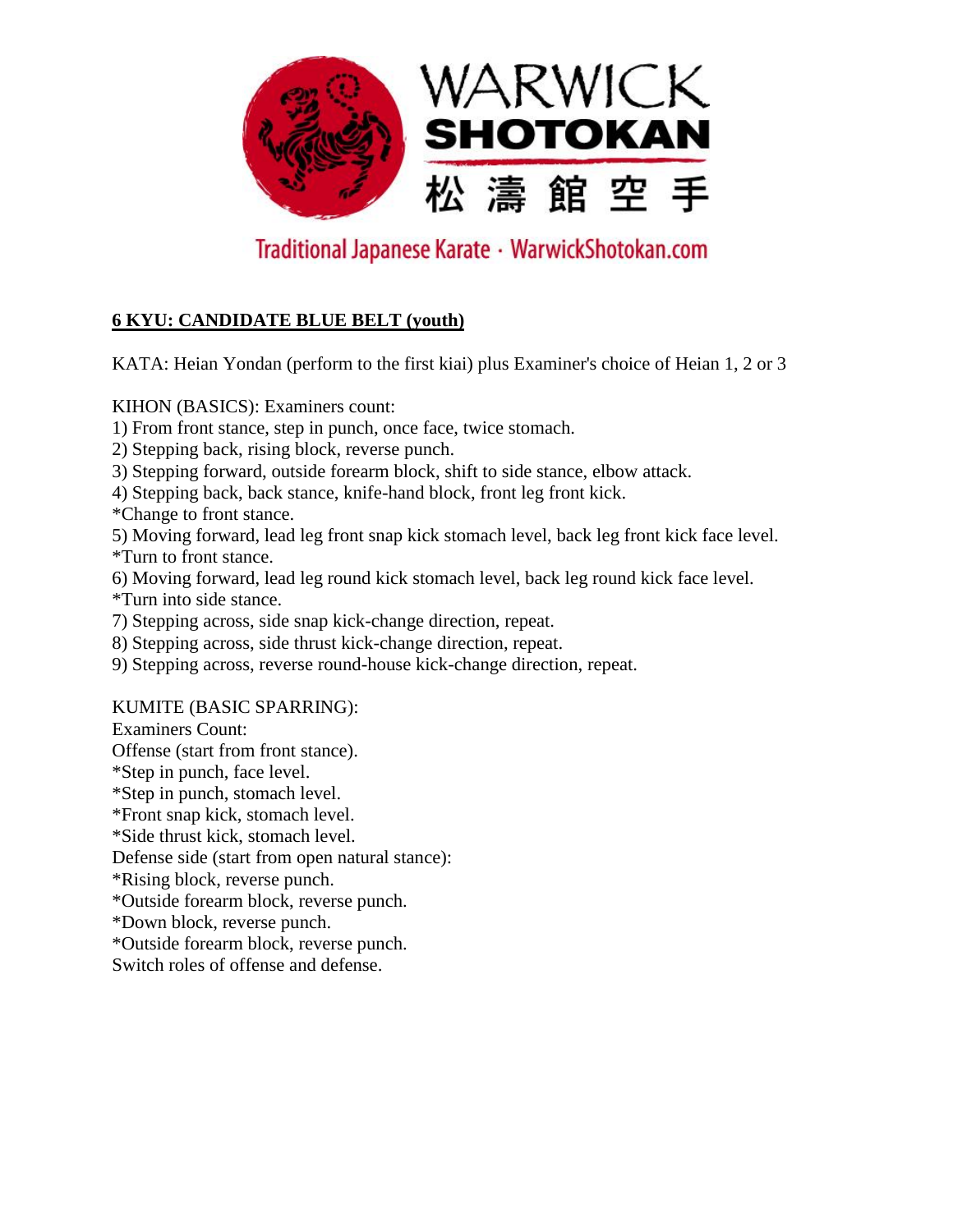

### **6 KYU: GREEN BELT**

KATA: Heian Sandan plus Examiner's choice of Heian 1 or 2

Requirements: You must have competed in at least two Tournaments in the past 12 months

KIHON (BASICS): Examiners count:

1) From front stance, step in punch, once face twice stomach.

2) Stepping back, rising block, reverse punch.

3) Stepping forward, outside forearm block, shift to side stance, elbow strike.

4) Stepping back, back stance, knife-hand block.

\*Change to front stance.

5) Moving forward, lead leg front snap kick stomach level, back leg front kick face level. \*Turn to front stance.

6) Moving forward, lead leg round kick stomach level, back leg round kick face level.

7) Stepping across, side snap kick-change direction, repeat.

8) Stepping across, side thrust kick-change direction, repeat.

9) Combination: From front stance, back leg round-house kick, reverse punch.

10) Combination: From front stance, (back leg) front snap kick stomach level step in punch, face level.

#### KUMITE (BASIC ONE-STEP SPARRING):

Examiners Count: Offense (start from front stance).

\*Step in punch, face level.

\*Step in punch, stomach level.

\*Front snap kick, stomach level.

Defense side (start from open natural stance):

\*Rising block, counter.

\*Outside forearm block, counter

\*Down block, counter.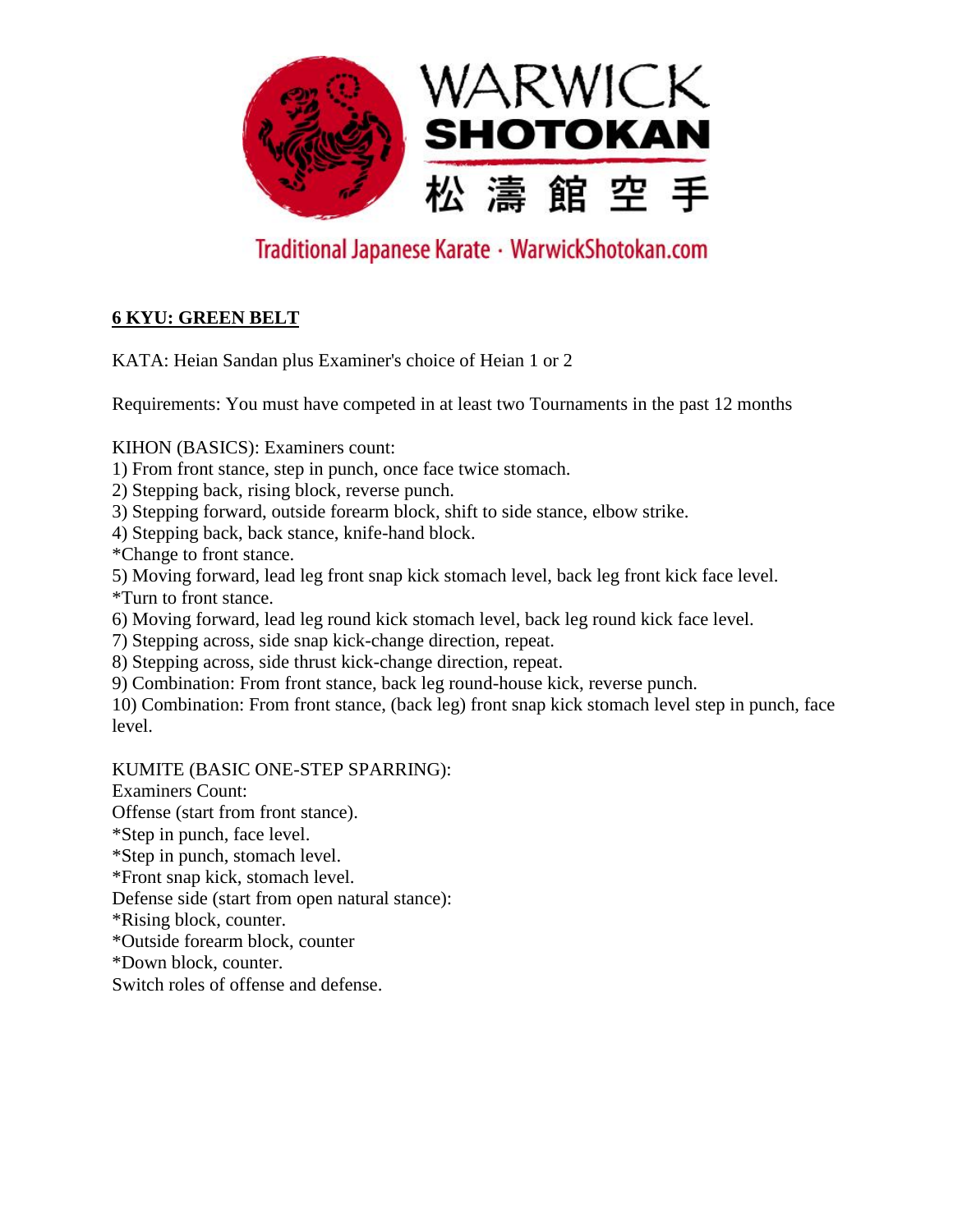

### **7 KYU: CANDIDATE GREEN BELT (youth)**

KATA: Heian Sandan (perform to the first kiai) plus Examiner's choice of Heian 1 or 2

KIHON (BASICS): Examiners count:

1) From front stance, step in punch, once face twice stomach.

- 2) Stepping back, rising block.
- 3) Stepping forward, outside forearm block, shift to side stance, elbow strike.

4) Stepping back, back stance, knife-hand block.

\*Change to front stance.

5) Moving forward, lead leg front snap kick stomach level, back leg front kick face level. \*Turn to front stance.

6) Moving forward, lead leg round kick stomach level, back leg round kick face level. \*Turn into side stance.

7) Stepping across, side snap kick-change direction, repeat.

8) Stepping across, side thrust kick-change direction, repeat.

9) Combination: From front stance, back leg round-house kick, reverse punch.

#### KUMITE (BASIC ONE-STEP SPARRING):

Examiners Count:

Offense (start from front stance).

\*Step in punch, face level.

\*Step in punch, stomach level.

\*Front snap kick, stomach level.

Defense side (start from open natural stance):

\*Rising block, counter.

\*Outside forearm block, counter

\*Down block, counter.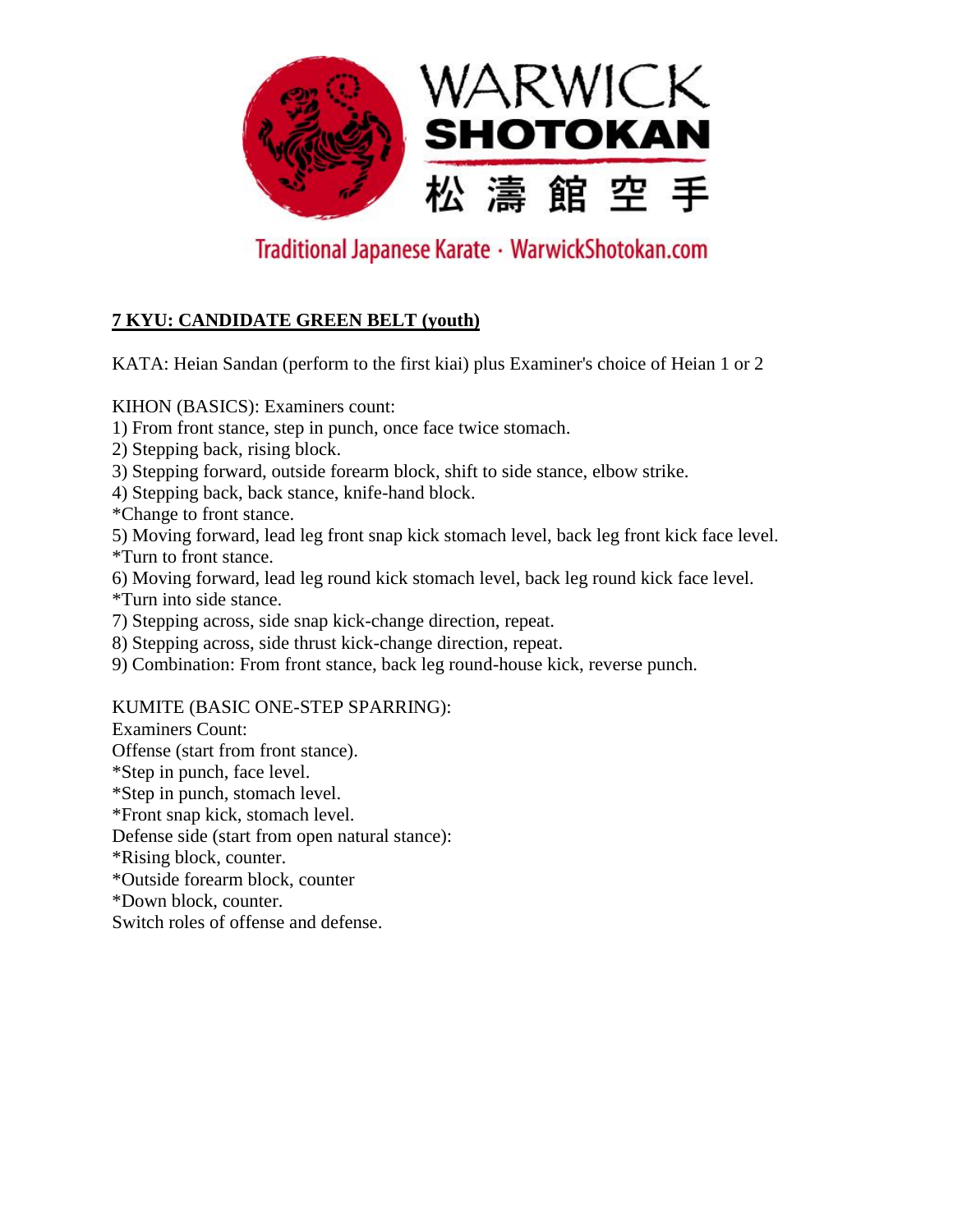

### **7 KYU: ORANGE BELT**

KATA: Heian Nidan

Requirements: You must have competed in at least one Tournament in the past 12 months

KIHON (BASICS): Examiners count:

- 1) From front stance, step in punch, face level.
- 2) Stepping back, rising block.
- 3) Stepping forward, outside forearm block, reverse punch face level.
- 4) Stepping back, back stance, knife-hand block.
- \*Change to front stance.
- 5) Moving forward, front snap kick, face level.
- \*Turn into side stance.
- 6) Stepping across, side snap kick-change direction, repeat
- 7) Stepping across, side thrust kick-change direction, repeat.

KUMITE (BASIC THREE-STEP SPARRING): No Count

Offense (start from front stance).

\*Step in punch, face level, three times.

Defense (start from open natural stance).

\*Step back, rising block, counter after third attack.

Offense (start from front stance).

\*Step in punch, stomach level, three times.

Defense (start from open natural stance).

\*Step back, outside forearm block, counter after third attack.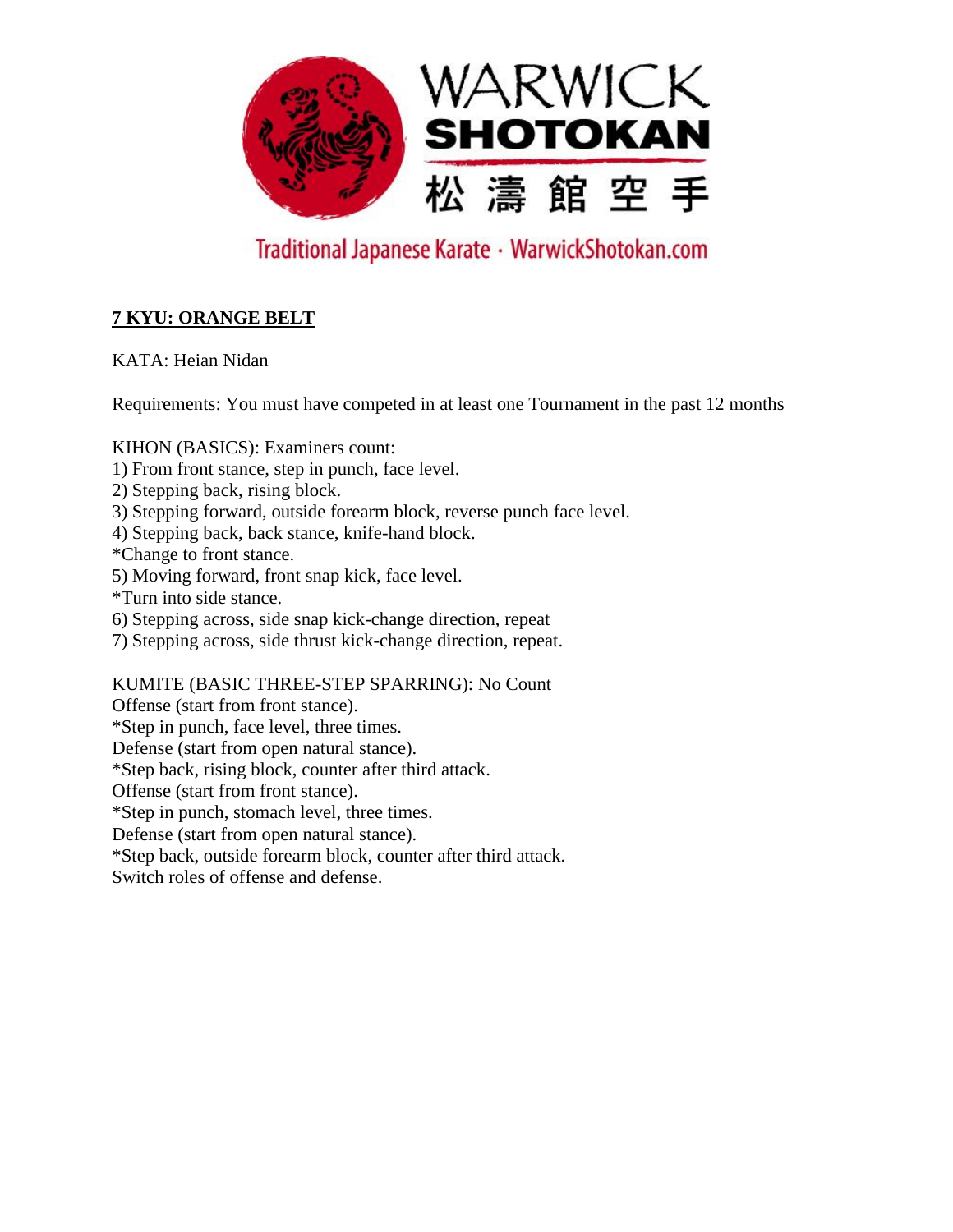

### **8 KYU: CANDIDATE ORANGE BELT (youth)**

KATA: Heian Nidan (perform to the first kiai)

KIHON (BASICS): Examiners count: 1) From front stance, step in punch, face level. 2) Stepping back, rising block. 3) Stepping forward, outside forearm block. 4) Stepping back, back stance, knife-hand block. \*Change to front stance. 5) Moving forward, front snap kick, face level. \*Turn into side stance. 6) Stepping across, side snap kick-change direction, repeat KUMITE (BASIC THREE-STEP SPARRING): No Count Offense (start from front stance). \*Step in punch, face level, three times. Defense (start from open natural stance). \*Step back, rising block, counter after third attack. Offense (start from front stance). \*Step in punch, stomach level, three times. Defense (start from open natural stance). \*Step back, outside forearm block, counter after third attack.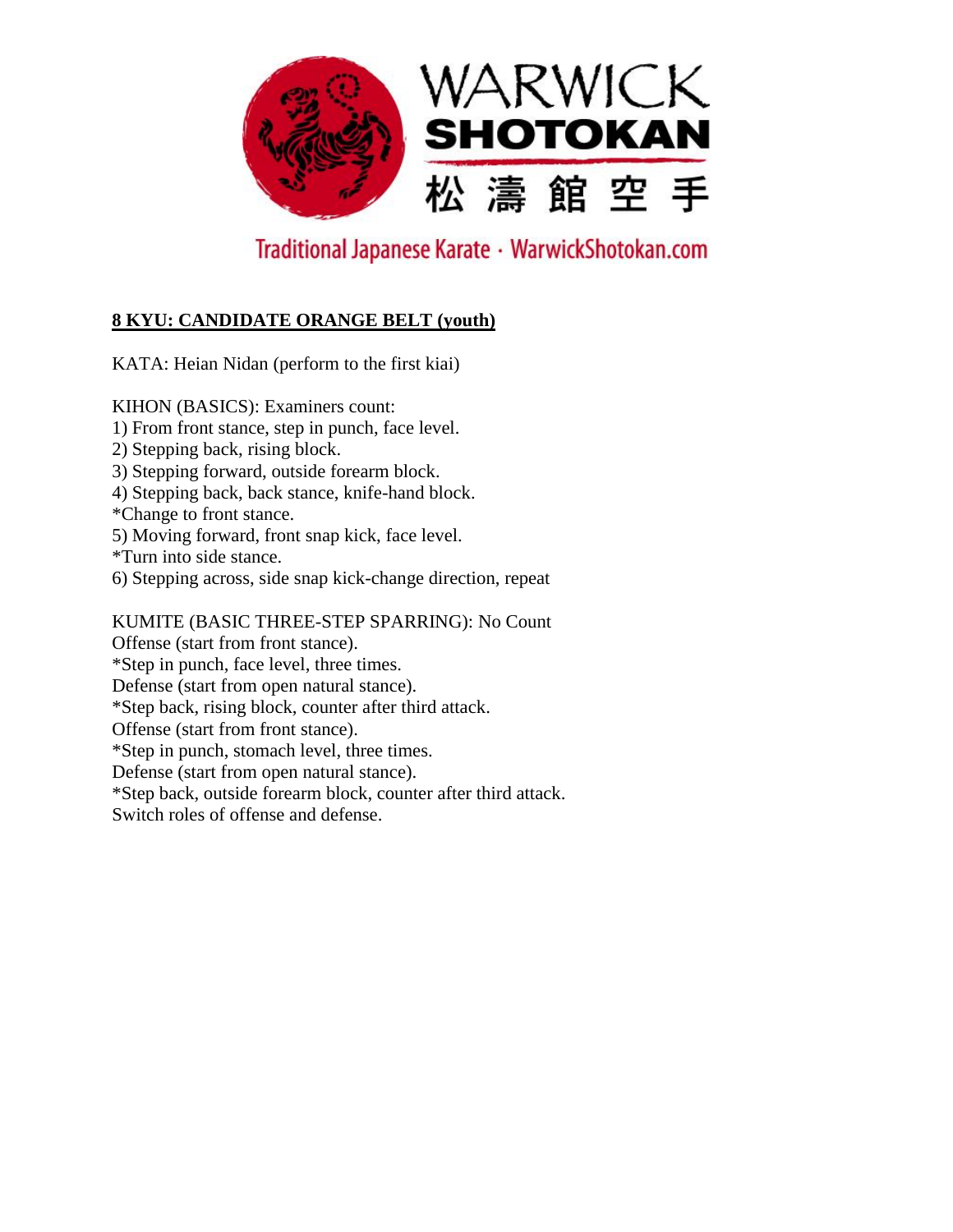

### **8 KYU: YELLOW BELT**

KATA: Heian Shodan

KIHON (BASICS): Examiners count: 1) From front stance, step in punch, face level. 2) Stepping back, rising block 3) Stepping forward, outside forearm block 4) Stepping back, back stance, knife-hand block. \*Change to front stance. 5) Moving forward, front snap kick, face level. \*Turn into side stance. 6) Stepping across, side snap kick-change direction, repeat. KUMITE (BASIC THREE-STEP SPARRING): Examiners Count Offense (start from front stance). \*Step in punch, face level, three times. Defense (start from open natural stance). \*Step back, rising block, counter (reverse punch) after third attack. Offense (start from front stance). \*Step in punch, stomach level, three times. Defense (start from open natural stance). \*Step back, outside block, counter (reverse punch) after third attack.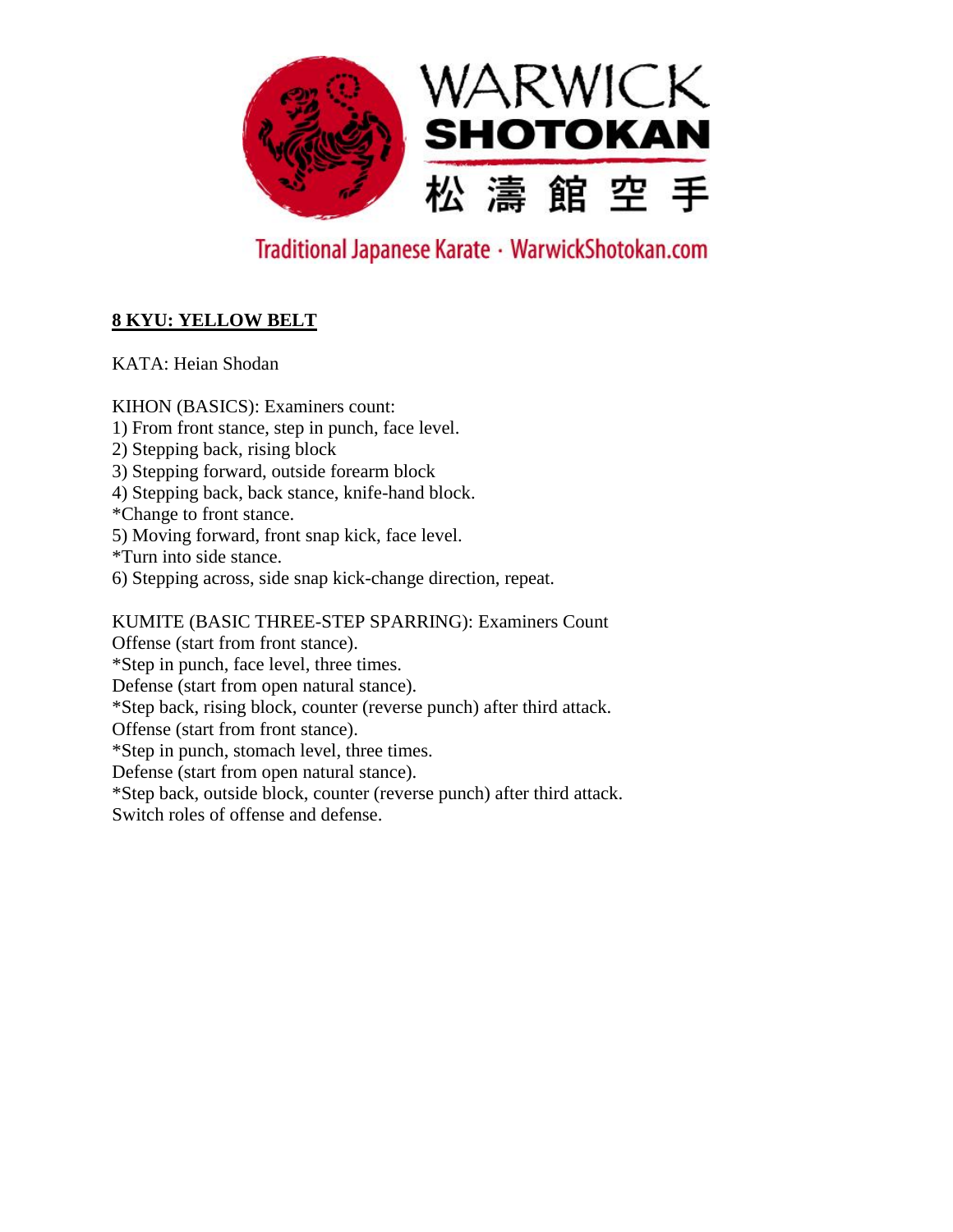

### **9 KYU: CANDIDATE YELLOW BELT (Youth)**

KATA: Heian Shodan (Perform to the first kiai)

KIHON (BASICS): Examiners count: 1) From front stance, step in punch, face level. 2) Stepping back, rising block 3) Moving forward, front snap kick, face level.

KUMITE (BASIC THREE-STEP SPARRING): Examiners Count Offense (start from front stance). \*Step in punch, face level, three times. Defense (start from open natural stance). \*Step back, rising block, counter (reverse punch) after third attack. \*Switch roles of offense and defense.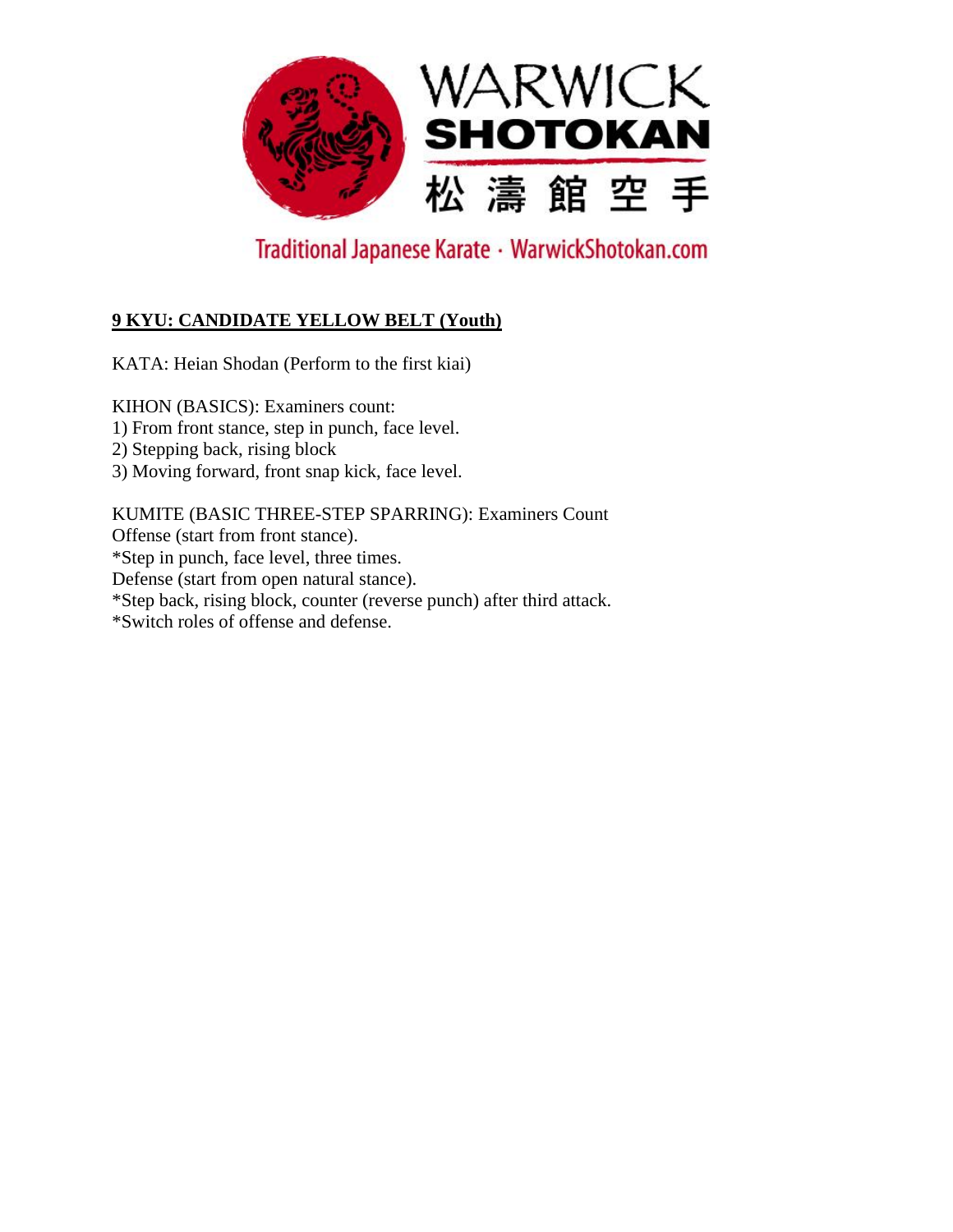

#### **YELLOW STRIPE (youth)**

KATA: Taikyoku Shodan on your own

#### KIHON (BASICS):

- 1. C-step, front punch, forward 3 times
- 2. C-step, rising block, backward 3times
- 3. C-step, down block, forward 3 times
- 4. C-step, inside block, backward 3 times
- 5. C-step outside block, forward 3 times
- 6. Knife hand block, backward 3 times
- 7. Back leg front kick, forward 5 times
- 8. Stationary back leg back kick 3 times each leg
- 9. Stationary reverse punch, 3 times each arm
- 10. Stationary lead leg hook kick, 3 times each leg
- 11. Back leg round kick, forward 5 times
- 12. Shuffle reverse punch, forward 3 times each arm
- 13. Side fighting stance, cross over step, side snap kick, 3 times, change other way 3 times

KARATE Q & A: KNOW THE FOLLOWING KARATE TERMS:

Mae Geri = Front kick, Ushiro Geri = Back kick, Mawashi Geri = Round kick, Yoko Geri Keage = Side snap kick, Oi Zuki = C-step front punch,  $Gyaku Zuki = Reverse$  punch

Basic knowledge

Dojo – name of the place where we do karate; When do we bow; Name of our school; What kind of karate do we take? ; Where is Shotokan karate from?; What are the two flags in the dojo; Sensei – Teacher; Gi: Karate Uniform; Seiza: sit ; Shizentai: Natural position; Who is Sensei Gichin Funakoshi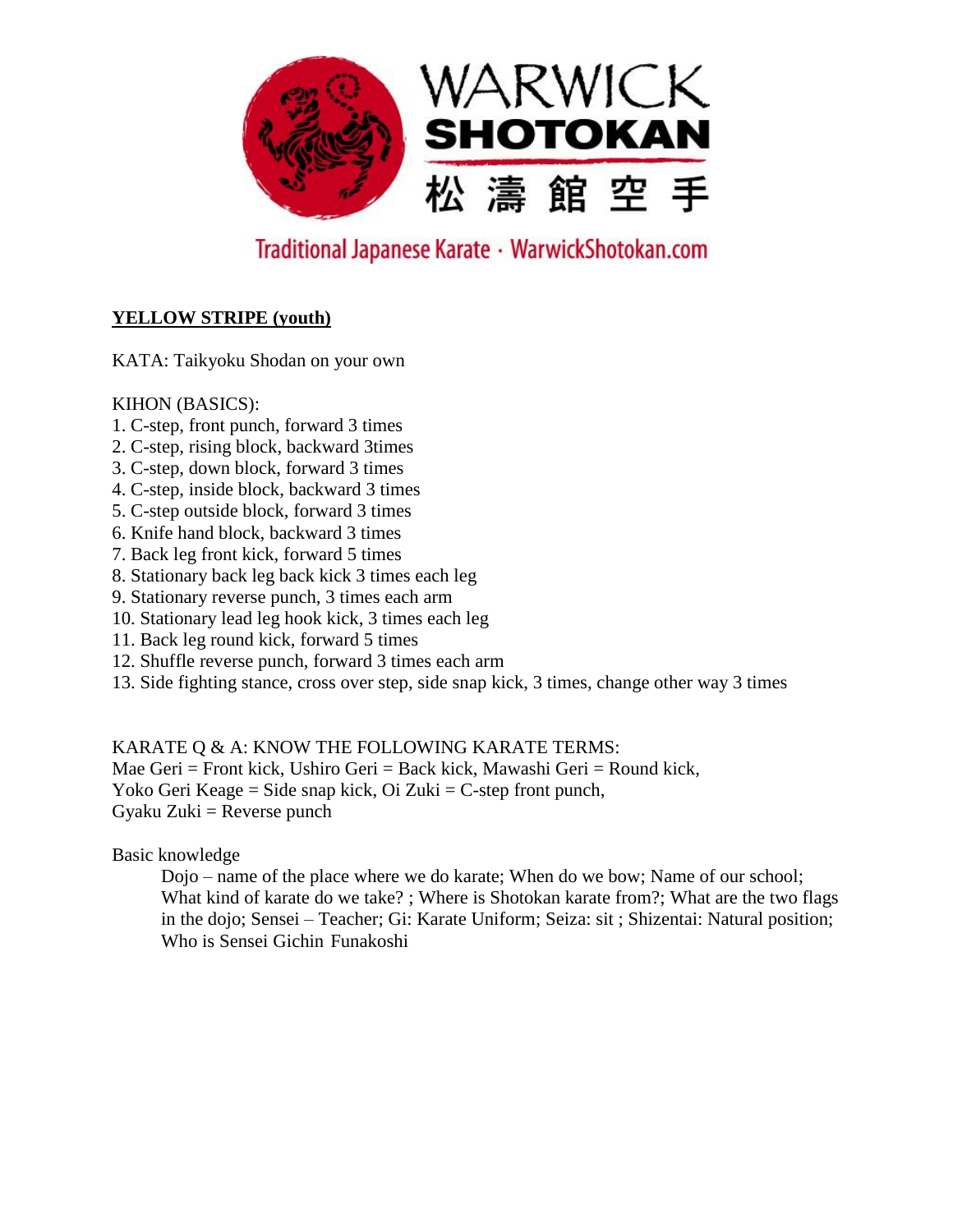

#### **ORANGE STRIPE (youth)**

KATA: entire Taikyoku Shodan by Instructor's count

FOOT WORK: C-step forward 3 times-backward 3 times-Shuffle Step forward 3 timesbackward 3 times change and repeat-Cross over step from Side fighting stance 3 times-change other way 3 times-Lunge step 3 times-other leg 3 times KIHON (BASICS):

- 1. C-step, front punch, forward 3 times
- 2. C-step, rising block, backward 3times
- 3. C-step, down block, forward 3 times
- 4. C-step, inside block, backward 3 times
- 5. C-step outside block, forward 3 times
- 6. Knife hand block, backward 3 times
- 7. Back leg front kick, forward 5 times
- 8. Stationary back leg back kick 3 times each leg
- 9. Stationary reverse punch, 3 times each arm
- 10. Back leg round kick, forward 5 times
- 11. Shuffle reverse punch, forward 3 times each arm
- 12. Side fighting stance, cross over step, side snap kick, 3 times, change other way 3 times

COMBINATION: Lunge step-w/ lead punch-head level (Jodan), Reverse punch- body level (chudan) 3 times each side.

KARATE Q  $\&$  A: Know how to count 1-10 in Japanese: Ichi – Ni – San – Shi – Go – Roku – Shichi – Hachi – Ku – Ju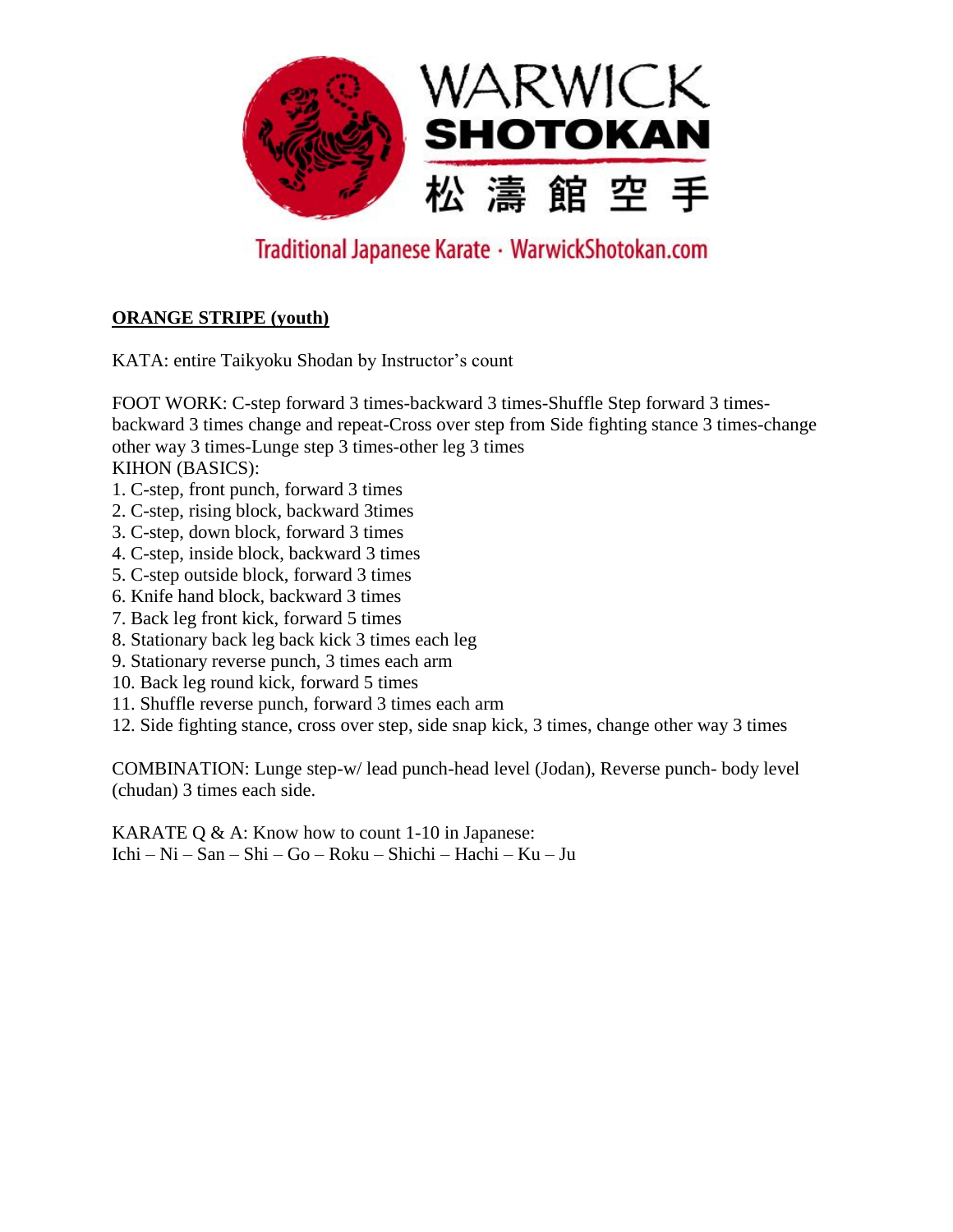

### **BLACK STRIPE (youth)**

KATA: Taikyoku Shodan to the first kiai by Instructor's count

FOOT WORK: C-step forward 3 times-backward 3 times-Shuffle Step forward 3 timesbackward 3 times change and repeat-Cross over step from Side fighting stance 3 times-change other way 3 times-Lunge step 3 times-other leg 3 times

#### KIHON (BASICS):

- 1. C-step, front punch, forward 3 times
- 2. C-step, rising block, backward 3times
- 3. C-step, down block, forward 3 times
- 4. C-step, inside block, forward 3 times
- 5. C-step, outside block, forward 3 times
- 6. Back leg front kick, forward 5 times
- 7. Stationary back leg back kick 3 times each leg
- 8. Stationary reverse punch, 3 times each arm
- 9. Back leg round kick, forward 5 times
- 10. Shuffle reverse punch, forward 3 times each arm
- 11. Side fighting stance, cross over step, side snap kick, 3 times, change other way 3 times

KARATE Q & A: Know your parents First and Last names. Know how to spell your last name.